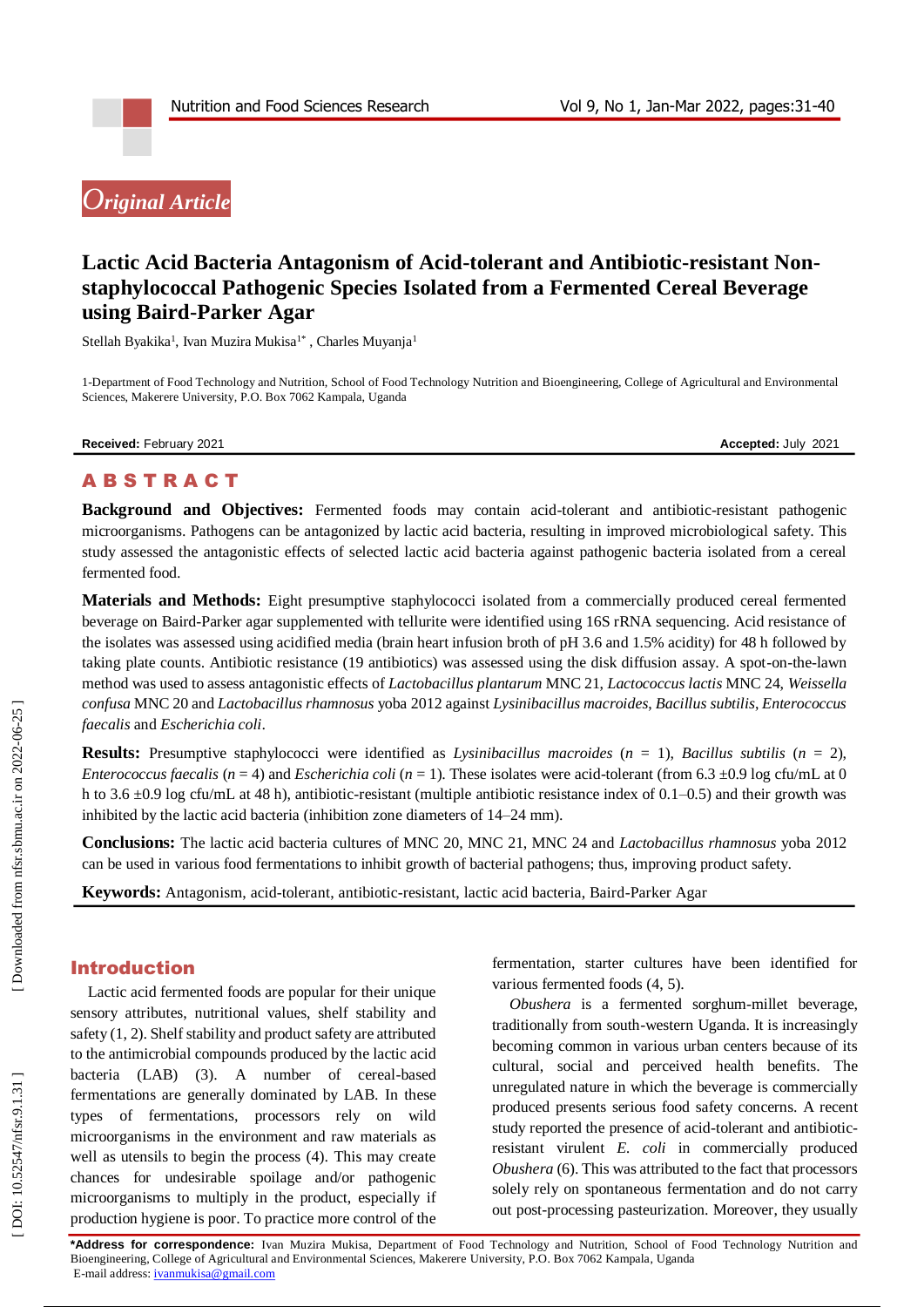work in poor hygiene conditions (7). Previous studies have reported presence of various pathogenic bacterial species in fermented cereal beverages. In general, *E. coli*, *Staphylococcus aureus*, *Klebsiella aerogenes*, *Pseudomonas aeruginosa*, *Salmonella* spp., *Shigella* spp., *Citrobacter* spp. and *Proteus* spp. have been detected in *Ogi*, a fermented cereal beverage from Nigeria (8, 9). Another study reported presence of *E. coli* and *Staphylococcus* spp. in more than 50% of the *Obushera* samples (10). These observations reveal the need for improving process hygiene and adopting starter cultures with antimicrobial properties.

Studies have shown potential contribution of selected LAB such as *Lactobacillus* (*Lb*.) *plantarum* MNC 21, *Lactococcus* ( *L*.) *lactis* MNC 24 and *Weissella* ( *W*.) *confusa* MNC 20 in production of *Obushera* that is consistent in quality and safety. The three LAB were isolated from *Obushera* and had desirable starter culture characteristics (5). They were not only high and fast lactic acid producers but also produced *Obushera* with a sensory profile similar to the traditionally fermented one. A recent study reported antimicrobial characteristics of *Lb*. *plantarum* MNC 21, *L*. *lactis* MNC 24 and *W*. *confusa* MNC 20 against *S. aureus*, *Escherichia* ( *E*.) *coli* and *Salmonella* ( *S*.) *enterica* (6, 10). In another study, LAB (MNC 20, 21 and 24) were reported to bind aflatoxin B1; thus, lowering its bioavailability (11). Therefore, these cultures are currently promoted for use in the commercial production of *Obushera*.

Despite evidence showing antagonistic effects of the *Obushera* starter cultures against bacterial pathogens, the scope was limited to *S. aureus*, *E. coli* and *S. enterica* (6, 10). In a recent unpublished study, the authors recovered eight presumptive staphylococci on Baird -Parker agar supplemented with tellurite. These isolates had peculiar biochemical and morphological characteristics that were not characteristics of staphylococci. Therefore, the aim of this study was to establish the identity of the presumptive staphylococci and assess their acid stability and antibiotic susceptibility. The study investigated antimicrobial effects of *Lb*. *plantarum* MNC 21, *L*. *lactis* MNC 24 and *W*. *confusa* MNC 20 against the eight presumptive staphylococci from *Obushera*. Therefore, this study has

provided further evidence on the antimicrobial activity of LAB starters from *Obushera.*

# Material s and Methods

#### **Lactic acid bacteria**

*Lb. plantarum* MNC 21 (GenBank accession no. JF512470), *L. lactis* MNC 24 (GenBank accession no. JF512471) and *W. confusa* MNC 20 (GenBank accession no. JQ754455) were isolated from *Obushera* (12). Furthermore, *Lb. rhamnosus* yoba 2012 (originally, *Lb. rhamnosus* GG) (Yoba for Life Foundation, Amsterdam, the Netherlands) was provided by the Uganda Industrial Research Institute, Kampala, Uganda. The LAB were separately propagated as described previously (13). Briefly, from the stock (sterile Ringer's solution with 15% glycerol stored at -20 °C), 0.1 mL of each culture was incubated in 100 mL of sterile MRS broth (Laboratorios CONDA, Madrid, Spain) at 30 °C for 24 h. Cells were washed, recovered by centrifugation at  $7,500 \times$  g for 10 min and suspended in 100 mL of sterile Ringer's solution (Oxoid, Hampshire, England).

#### **Presumptive staphylococci**

In this study, eight presumptive staphylococci isolated from commercially produced *Obushera* in a previous study were used. Cultures were isolated on Baird -Parker agar (Laboratorios CONDA, Madrid, Spain) supplemented with tellurite egg yolk emulsion (Oxoid, Hampshire, England), making them presumptive staphylococci. However, despite forming black colonies on the agar, their morphological and biochemical characteristics (Table 1) were not typical of staphylococci. The presumptive staphylococci were initially stored in sterile Ringer's solution with 15% glycerol stored at -20 C. For further analyses, isolates were propagated by independently inoculating 0.1 mL of the stock in 100 mL of sterile brain heart infusion (BHI) broth (Laboratorios CONDA, Madrid, Spain) and incubating at 30 °C for 48 h. Cultures were washed and recovered by centrifuging at  $7,500 \times$  g for 10 min and then suspended in 10 mL of sterile Ringer's solution (Oxoid, Hampshire, England).

| Isolate          | Gram stain      | Oxidase test             | Catalase test | Indole test              | Cell morphology |
|------------------|-----------------|--------------------------|---------------|--------------------------|-----------------|
| BMC <sub>4</sub> | $^+$            |                          | $^{+}$        | $\overline{\phantom{a}}$ | Rods            |
| BMC 5            | $^+$            |                          | $^+$          |                          | Rods            |
| <b>BMC 22</b>    | +               |                          |               |                          | Cocci           |
| <b>BMC 32</b>    | $\qquad \qquad$ | $\overline{\phantom{a}}$ | $^+$          | $^+$                     | Rods            |
| <b>BMC 35</b>    | $\pm$           | $\overline{\phantom{0}}$ |               |                          | Cocci           |
| <b>BMC 39</b>    | +               | $\overline{\phantom{0}}$ |               |                          | Cocci           |
| <b>BMC41</b>     |                 | $\overline{\phantom{a}}$ |               |                          | Rods            |
| <b>BMC 45</b>    | $\pm$           | $\overline{\phantom{0}}$ |               |                          | Cocci           |

Note: Staphylococci are Gram positive, oxidase negative, catalase positive, indole negative cocci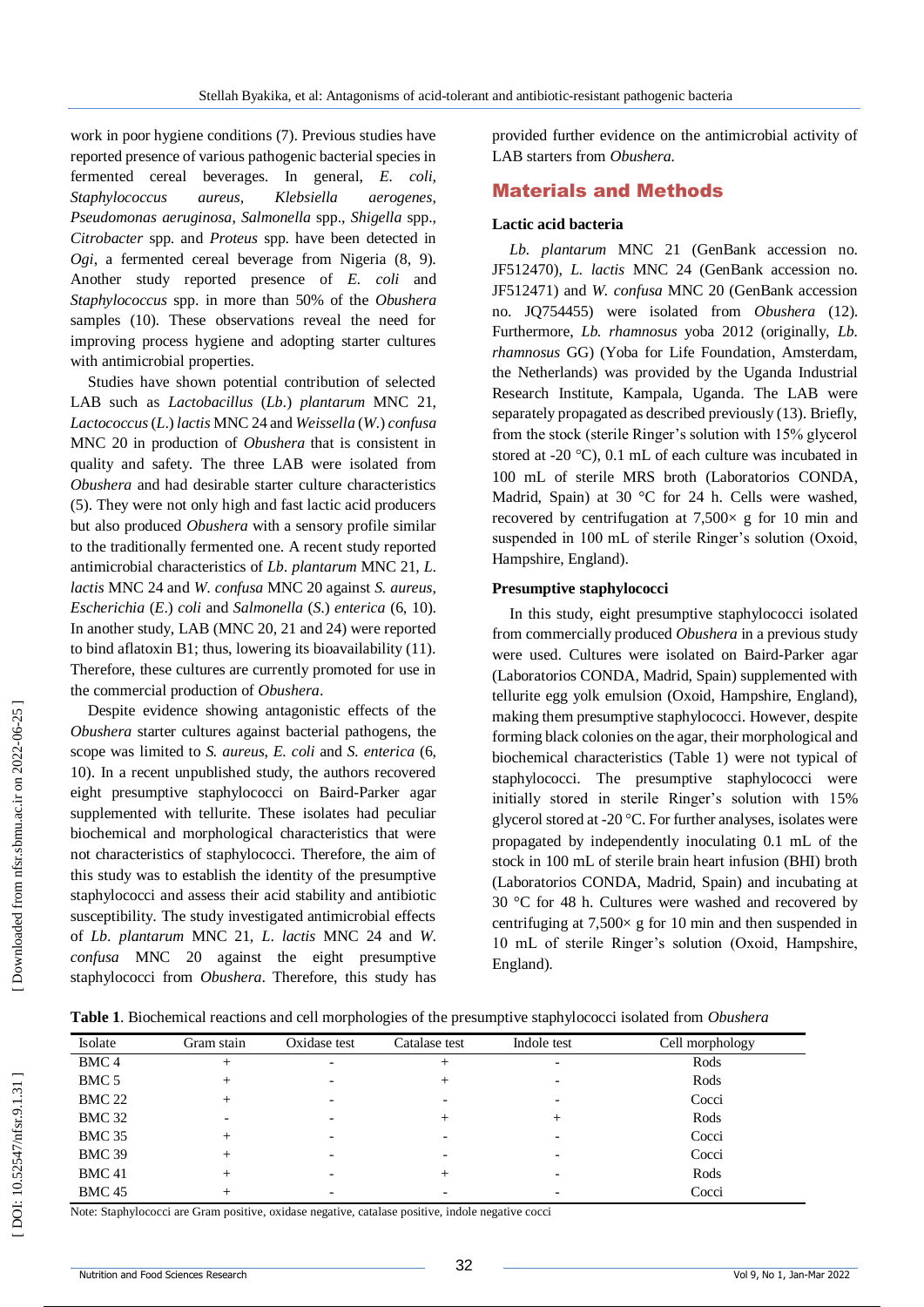## **DNA extraction, polymerase chain reaction and sequencing**

Genomic DNA of the eight bacterial isolates was extracted from pure colonies using GenElute Bacterial Genomic DNA Kit (Sigma -Aldrich, Missouri, USA) based on the manufacturer's instructions. Amplification of 16S rRNA genes was carried out as previously described by Mukisa et al. (5) using 1F  $(5'$ GAGTTTGATCCTGGCTCAG=3') and 5R/1492R (5'-GGTTACCTTGTTACGACTT universal primers (Macrogen, Seoul, South Korea). The PCR was set up in a total volume of 50  $\mu$ L, including 0.2  $\mu$ M of each primer, 25  $\mu$ L of 1× master mix with standard buffer (New England Biolabs, MA, USA),  $4 \mu L$  of DNA and sufficient amounts of sterile nuclease -free water. Initial denaturation was carried out at 94 °C for 3 min, followed by 30 cycles of denaturation (94 °C, 30 s), annealing (55 °C, 30 s), extension (72 °C, 3 min) and final extension (72 °C, 10 min). The DNA was purified using QIAquick PCR Purification Kit (Qiagen, Hilden, Germany) based on the manufacturer's instructions. This was followed by sequencing with similar primers, using BigDye Terminator v3.1 Cycle Sequencing Kit (Applied Biosystems, USA) and ABI 3730xl DNA Analyzer (Applied Biosystems, USA). Sequencing was carried out by Macrogen Europe, Amsterdam, the Netherlands. Identification was carried out by performing a nucleotide sequence database search at National Centre for Biotechnology Information (NCBI) using the Basic Local Alignment Search Tool (BLAST).

#### **Acid tolerance**

Acid tolerance was assessed by adding each isolate to 10 mL of lactate acidified BHI broth (pH 3.6, titratable acidity of 1.5%) to give a final cell concentration of 5 –7 log cfu/mL. Broth was incubated at 25 °C and cells enumerated at 0 and 48 h. Cultures were enumerated by surface plating on Baird -Parker agar (Laboratorios CONDA, Madrid, Spain) supplemented with tellurite egg yolk emulsion (Oxoid, Hampshire, England). Plates were incubated at 30 °C for 48 h.

#### **Antibiotic resistance**

Susceptibility of the isolates to nineteen antibiotics was assessed as described in the Kirby -Bauer disk diffusion method (14). Briefly, fresh culture suspensions were standardized to 0.5 McFarland (equivalent to 8 log cfu/mL). Using sterile cotton swabs, pre -poured plate count agar (Laboratorios CONDA, Madrid, Spain) plates were swabbed with the culture suspensions and incubated at 37 °C for 1 h. Antibiotic discs were set on the agar surface and

incubated at 37 °C for 24 h. Diameters of the inhibition zone were measured in mm. Isolates were categorized as resistant, intermediate or susceptible based on the guidelines of the Clinical and Laboratory Standard Institute (2013). The multiple antibiotic resistance (MAR) index was computed as *a* / *b*, where *a* was the number of antibiotics; to which, the isolate was resistant and *b* was the total number of antibiotics; to which, the isolate was exposed (15). The antibiotic discs were purchased from Bioanalyse, Ankara, Turkey. These included ampicillin (10 μg), amoxicillin (25 μg), amoxicillin -clavulanic acid (30 μg), colistin (10 μg), gentamicin (10 μg), cephalexin (30 μg), ceftriaxone (30 μg), ciprofloxacin (5 μg), chloramphenicol (30 μg), erythromycin (15 μg), nitrofurantoin (300 μg), kanamycin (30 μg), levofloxacin (15 μg), metronidazole (10 μ g), penicillin G (10 μg), rifampicin (5 μg), trimethoprim sulphamethoxazole (25 μg), tetracycline (30 μg) and vancomycin (30 μg).

### **Antimicrobial activity**

Antimicrobial activities of *Lb. plantarum* MNC 21, *L. lactis* MNC 24, *W. confusa* MNC 20 and *Lb. rhamnosus*  yoba 2012 against the presumptive staphylococci isolates were assessed using spot -on -the lawn method (16) with some modifications. Briefly, sterile pre -poured plate count agar plates were spotted with 10 *μ*L of 6 log cfu/mL of each LAB and incubated at 30 °C for 24 h. Plates were overlaid with 10 mL of molten plate count agar at 45 °C seeded with 4 log cfu/mL of each presumptive staphylococcus isolate and incubated at 30 °C for 24 h. The antimicrobial activity was assessed by measuring diameter (mm) of the zone of inhibition around the colonies.

#### **Statistical analyses**

All experiments were carried out in triplicates. Data were analyzed using XLSTAT Software (17). One -way analysis of variance was used to test for significant differences  $(p < 0.05)$  between the means of acid tolerance (microbial counts) and antimicrobial activity (inhibition zone diameters). Post -hoc analysis was carried out using the least significant difference (LSD).

## Results

#### **Molecular identification**

Identities of the eight presumptive staphylococci based on 16S rRNA sequencing are shown in Table 2. They were all non -staphylococcal species, identified as *Lysinibacillus*   $(Ls.)$  *macroides*  $(n = 1)$ , *Bacillus*  $(B.)$  *subtilis*  $(n = 2)$ , *Enterococcus* (*En.*) *faecalis* ( $n = 4$ ) and *E. coli* ( $n = 1$ ).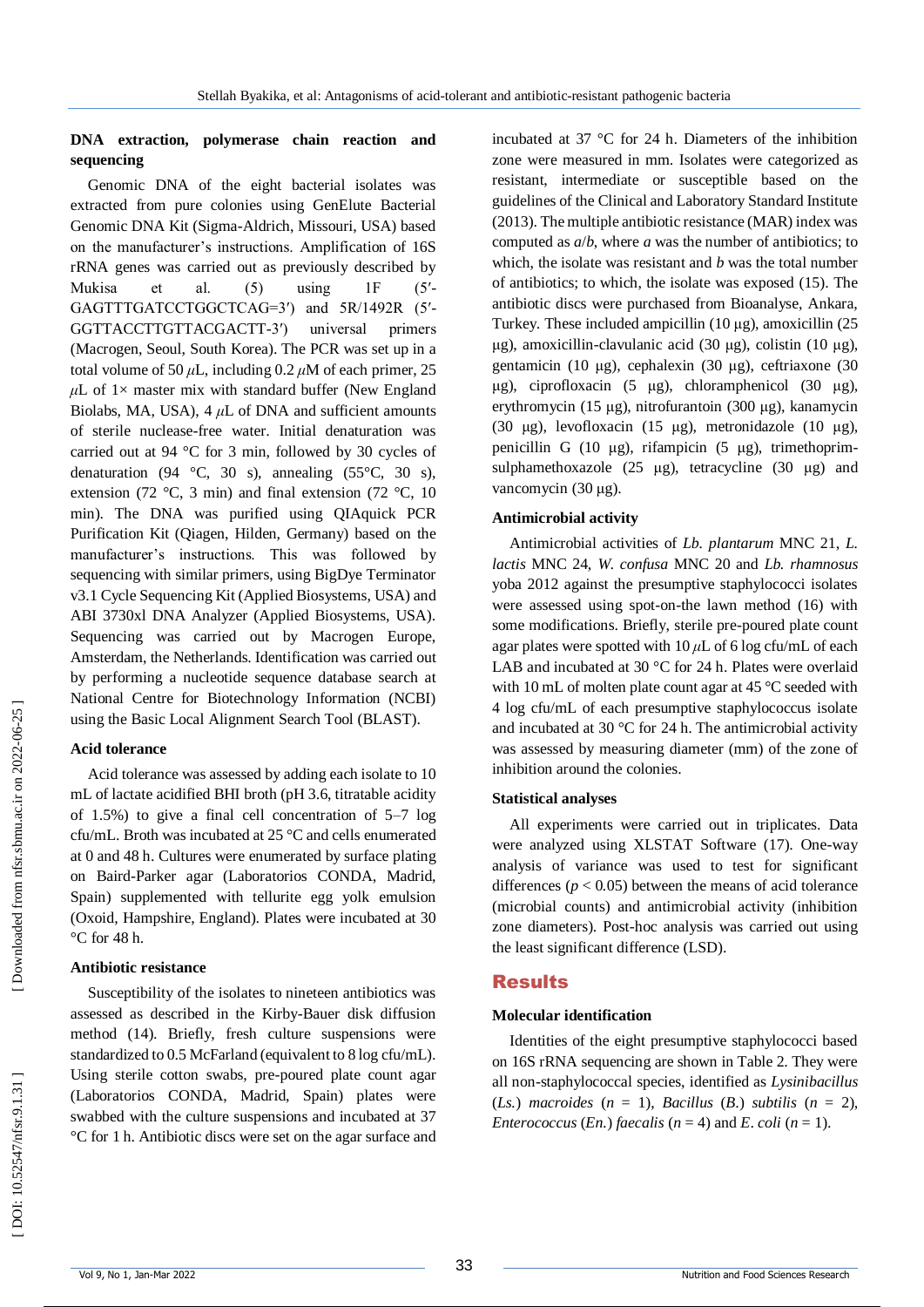|                |                          |                                                             | ີ         |
|----------------|--------------------------|-------------------------------------------------------------|-----------|
| Isolate code   | Closest relatives        | Identity score (% sequence similarity <sup><i>a</i></sup> ) | $E$ value |
| $BMC^*$        |                          |                                                             |           |
|                | Lysinibacillus macroides | 97                                                          | $0.0\,$   |
| 5, 41          | Bacillus subtilis        | 98                                                          | 0.0       |
| 22, 35, 39, 45 | Enterococcus faecalis    | 97-98                                                       | $0.0\,$   |
| 32             | Escherichia coli         | 97                                                          | $0.0\,$   |

**Table 2.** Identities of the presumptive staphylococcal isolates from *Obushera* based on 16S rRNA sequencing

*a*Percent similarity with related sequences from the NCBI database. \*Numerical code for a specific isolate

#### **Acid tolerance**

Figure 1 shows tolerance of the isolates to the acidified broth (pH 3.6, titratable acidity of 1.5%). The average counts of the isolates significantly decreased  $(p < 0.05)$ from 6.3  $\pm$ 0.9 log cfu/mL to 3.6  $\pm$ 0.9 log cfu/mL after incubating in acidified broth for 48 h. Acid tolerance of the isolates was in the order *B*. *subtilis* BMC 41 > *En. faecalis*  BMC 45 > *E. coli* BMC 32 > *En. faecalis* BMC 22 > *B. subtilis* BMC 5 > *Ls. macroides* BMC 4 > *En. faecalis*  BMC35 > *En. faecalis* BMC 39. Decreases in microbial cells ranged 1.4 –4.4 log cfu/mL for the most acid -tolerant to the most acid -labile isolates in lactate acidified BHI broth (pH 3.6, titratable acidity of 1.5%) .

#### **Antibiotic susceptibility**

Table 3 shows the number of antibiotic susceptible, intermediately susceptible and resistant bacteria while Table 4 shows the bacterial MAR indices. All the bacteria were resistant to colistin and metronidazole but susceptible to amoxicillin acid, ciprofloxacin, chloramphenicol, nitrofurantoin and levofloxacin. *Ls. macroides* BMC 4 and *B. subtilis* BMC 5 had the highest MAR index (0.50). In contrast, *E. coli* BMC 32 had the lowest MAR index (0.10). Five of the eight isolates had MAR indices  $\geq 0.2$ .



**Figure 1.** Changes in the bacterial counts between 0 and 48 h of incubation in lactate acidified brain heart infusion broth (pH 3.6, titratable acidity of 1.5%). Values are means of three independent assessments. Error bars represent standard deviations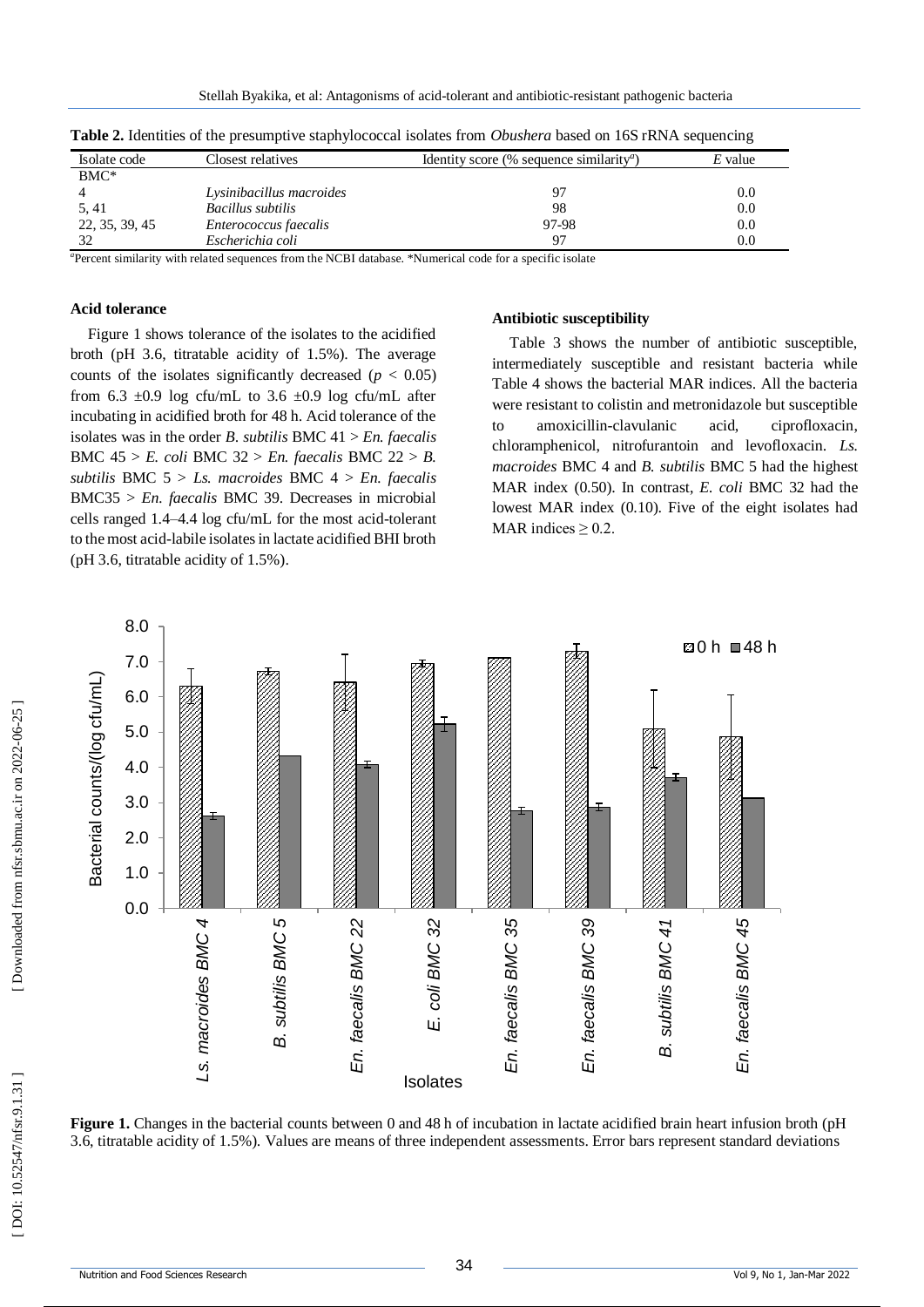| <b>Table 3.</b> Prevalence of antibiotic susceptibility in presumptive staphylococcal isolates ( $n = 8$ ) from <i>Obushera</i> |  |  |  |
|---------------------------------------------------------------------------------------------------------------------------------|--|--|--|
|---------------------------------------------------------------------------------------------------------------------------------|--|--|--|

| Antibiotic                            | Susceptible | Intermediate | Resistant |
|---------------------------------------|-------------|--------------|-----------|
| Ampicillin, $10 \mu g$                | 6           |              | 2         |
| Amoxicillin, 25 µg                    |             |              |           |
| Amoxicillin-Clavulanic acid, 30 μg    | 8           |              |           |
| Colistin, $10 \mu$ g                  |             |              | 8         |
| Gentamicin, 10 µg                     |             |              |           |
| Cephalexin, $30 \mu$ g                |             |              | 6         |
| Ceftriaxone, 30 µg                    |             |              |           |
| Ciprofloxacin, 5 µg                   |             |              |           |
| Chloramphenicol, 30 µg                |             |              |           |
| Erythromycin, 15 µg                   |             |              |           |
| Nitrofurantoin, 300 µg                |             |              |           |
| Kanamycin, 30 µg                      |             |              |           |
| Levofloxacin, 15 µg                   | 8           |              |           |
| Metronidazole, 10 µg                  |             |              |           |
| Penicillin G, $10 \mu$ g              | 6           |              |           |
| Rifampicin, 5 µg                      |             |              |           |
| Trimethoprim-sulphamethoxazole, 25 µg |             |              |           |
| Tetracycline, 30 μg                   |             |              |           |
| Vancomycin, 30 µg                     |             |              |           |

**Table 4.** Antibiotic resistant profiles and multiple antibiotic resistance (MAR) indices of the presumptive staphylococcal isolates from *Obushera*

| Bacterial isolate               | Antibiotic resistance profile | Number of antibiotics     | <b>MAR</b> index |
|---------------------------------|-------------------------------|---------------------------|------------------|
|                                 |                               | bacterium is resistant to |                  |
| Lysinibacillus macroides BMC 4  | AxAmCtClEMetPRaStxVa          | 10                        | 0.50             |
| <i>Bacillus subtilis BMC 5</i>  | AxAmCtClEMetPRaStxVa          | 10                        | 0.50             |
| <i>Bacillus subtilis BMC 41</i> | <b>CtMetRa</b>                |                           | 0.15             |
| Enterococcus faecalis BMC 22    | <b>CtClCroMet</b>             | 4                         | 0.20             |
| Enterococcus faecalis BMC 35    | <b>CtClMet</b>                |                           | 0.15             |
| Enterococcus faecalis BMC 39    | <b>CtClKMet</b>               | 4                         | 0.20             |
| Enterococcus faecalis BMC 45    | <b>CtClMetRa</b>              | 4                         | 0.20             |
| Escherichia coli BMC 32         | CtMet                         |                           | 0.10             |

Ampicillin (Am) 10 µg, Amoxicillin (Ax) 25 µg, Ceftriaxone (Cro) 30 µg, Trimethoprim-sulphamethoxazole (Stx) 25 µg, Colistin (Ct) 10 µg, Cephalexin (Cl) 30 µg, Metronidazole (Met) 10 µg, Rifampicin (Ra) 5 µg, Erythromycin (E) 15 µg, Penicillin G (P) 10 µg, Vancomycin (Va) 30 µg, Kanamycin (K) 30 µg. A total of 19 antibiotics were used.

#### **Antimicrobial activity**

Antimicrobial activity of the *Obushera* LAB against the eight presumptive staphylococcal isolates is summarized in Figure 2. The LAB inhibited all the presumptive staphylococci isolates (inhibition zone diameter >11 mm) (18). Extent of inhibition varied significantly ( $p < 0.05$ ) for each LAB. *Lb. rhamnosus* yoba 2012 and *L. lactis* MNC 24 had the highest inhibition (24 mm) against *E. coli* BMC 32. The lowest inhibition (14 mm) was seen for *Lb. rhamnosus*  yoba 2012 and *W. confusa* MNC 20 (against *En. faecalis* BMC 45) and *Lb. plantarum* MNC 21 (against *B. subtilis* BMC 5 and *En. faecalis* BMC 45).

# **Discussion**

Results from 16S rRNA sequencing of the presumptive staphylococci (Table 2) were similar to results of the

biochemical and morphological characteristics (Table 1), which indicated that the eight bacterial isolates were actually non -staphylococcal species. This was not surprising because although BPA supplemented with tellurite egg yolk emulsion was designed to selectively enumerate *S. aureus* in foods, *S. epidermidis* and *S. saprophyticus* as well as other bacterial species could grow on the media and decrease tellurite to form characteristic black/gray colonies (19). The other bacterial species that could grow on this media included *Bacillus* spp., *E. coli, E. faecalis, Micrococcus* spp. and *Proteus* spp. (19, 20). Similar to staphylococci, the other species formed dark colored colonies on the media (19, 20). Although the appearance of *Lysinibacillus* spp. on BPA is not documented, *Ls. macroides* forms black colonies on the media based on the results.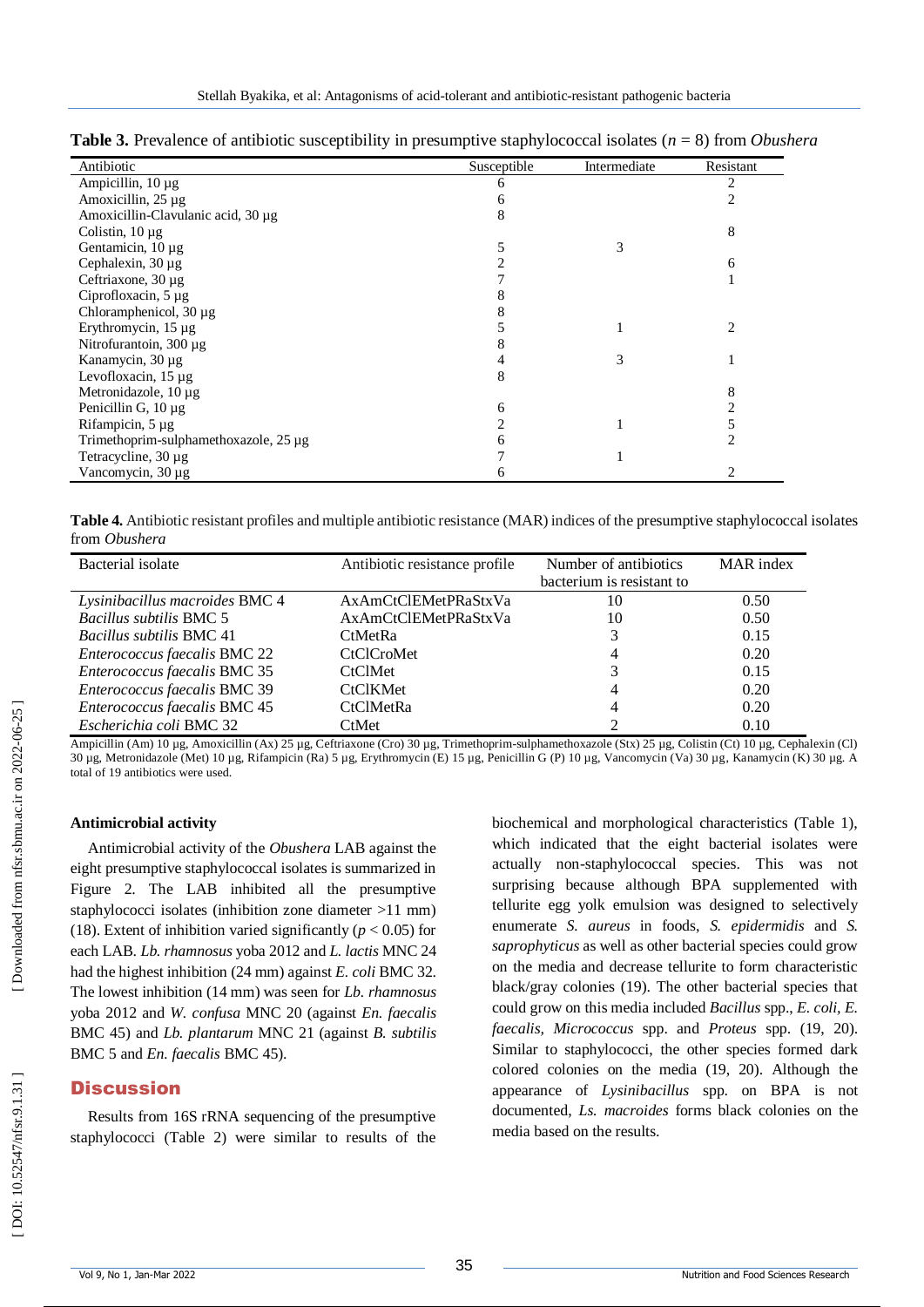

**Figure 2**. Inhibition of potentially pathogenic bacteria by the selected *Obushera* lactic acid bacteria. Error bars show standard deviations of four independent assessment s

It is concerning that the presumptive staphylococci isolated from *Obushera* (Table 2) belonged to species of known pathogenicity (21 – 24). Bacilli are not only resistant endospore formers that are a nuisance to food processors, but also some species produce emetic toxins and enterotoxins responsible for diarrhea (24, 25). Although *B. subtilis* has not been known to cause illness, virulence genes in *B. subtilis* G7 isolated from a hydrothermal field have been reported (26). Thus, presence of *B. subtilis* in *Obushera* could indicate the presence of other pathogenic bacilli such as *B. cereus* and *B. licheniformis* (24). *En. faecalis* can invade the extraintestinal regions and cause bacteremia (21). Various *E. coli* strains can cause diarrhea, hemolytic uremic syndrome (HUS) and hemorrhagic colitis (HC) (27). Although *Lysinibacillus* spp. are rarely linked to human infections and are merely regarded as environmental contaminants, *Ls. sphaericus* and *Ls. fusiformis* have been involved in bacteremia in immunocompromised patients (22). Presence of such bacteria in *Obushera* deserves special attention and could also imply contamination of similar fermented foods. Indeed, pathogenic bacterial species in various acid fermented foods are documented  $(28 - 32)$ .

Authors have reported acid -tolerant pathogenic bacterial species in acid fermented foods (6, 29, 30). Organic acids such as lactic acid are beneficial in food preservation because of their inhibitory effects against pathogenic bacteria (33). Organic acids penetrate the microbial cells in an undissociated form and then dissociate within the cytoplasm, lowering its pH. This causes structural damages to the cell membrane and macromolecules such as DNA. Moreover, it leads to loss of activity of acid -sensitive enzymes such as glycolytic enzymes; thus, severely

decreasing ATP production (33). To counteract this, acid tolerant microorganisms have developed a series of survival mechanisms. One of the mechanisms used is the proton pump such as the multiple-subunit  $F_1F_0$ -ATPase, which links production of ATP to the transmembrane proton motive force (34). The transmembrane proton motive force expels excess protons from the cells; hence, increasing the internal pH. The other mechanism includes changes in the cell envelop composition to decrease its permeability to organic acids (35). Some bacteria produce general shock proteins, chaperones and expression of transcriptional regulators, which are vital in the protection or repair of macromolecules such as DNA and proteins (36). Therefore, one or more of these adaptive mechanisms may be responsible for the acid tolerance (Figure 1). Moreover, the tolerance of bacteria to acid stress aggravates virulence and confers cross -protection against agents such as salt and heat in others (37).

Resistance of bacteria to antibiotics is either inherent or acquired (38). Overuse and misuse of antibiotics cause s mutations of indigenous genes in bacteria, making them resistant to the drugs (28). Such bacteria use mobile genetic elements (MGE) such as transposons and plasmids to transfer antibiotic resistance genes to other microorganisms (38). Antibiotic resistance of pathogens increases patient hospital stay and thus medical expenses. Multidrug resistance is particularly worrisome because it can lead to eventual death of the patients. The enterococci were resistant to kanamycin, rifampicin, cephalexin, ceftriaxone, metronidazole and colistin (Table 4). Naturally, enterococci show moderate resistance to aminoglycosides (kanamycin, gentamicin and streptomycin). High resistances are linked to aminoglycoside -modifying enzymes which mutate the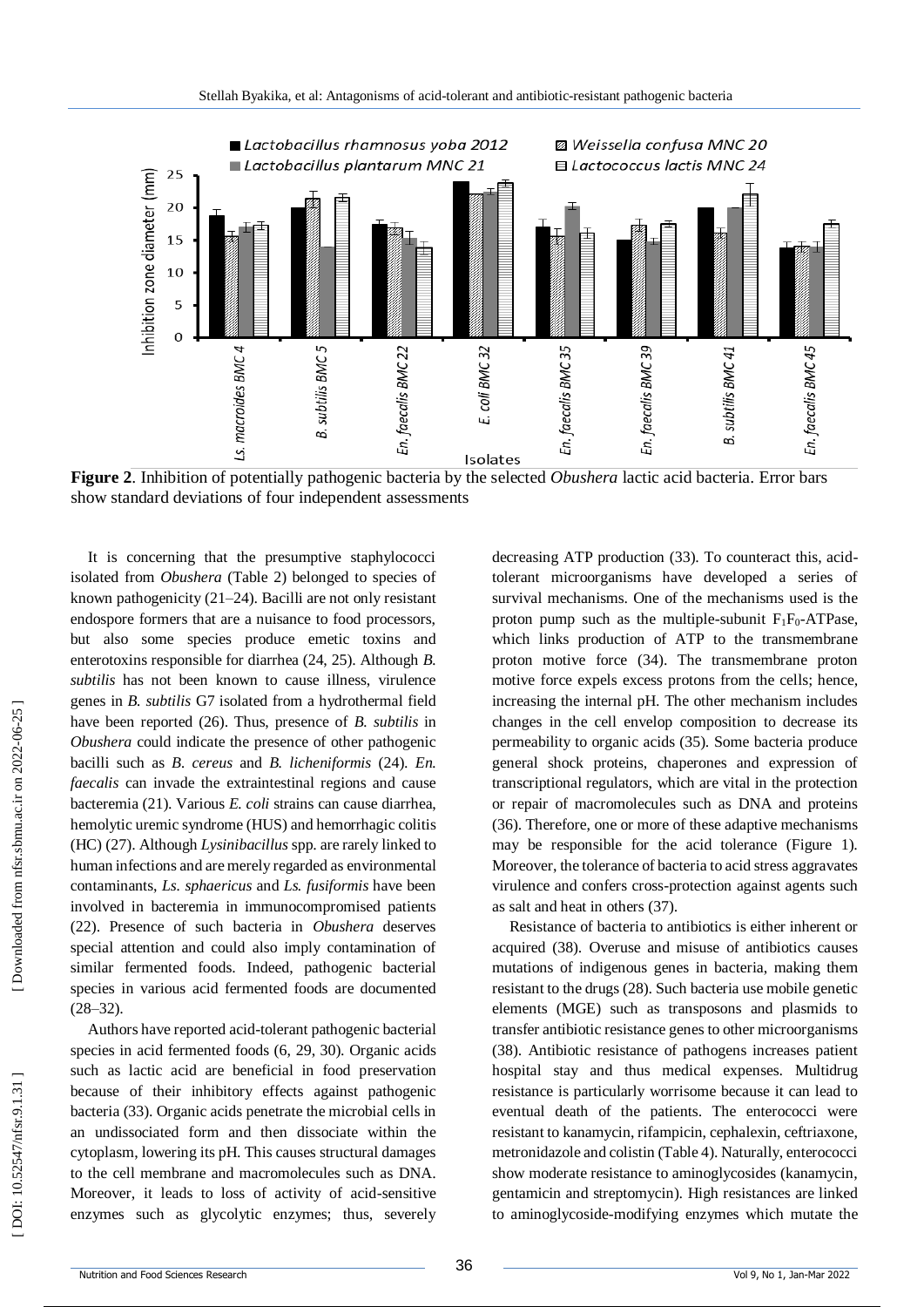30S ribosomal subunit. Enterococci include chromosomally encoded enzymes capable of modifying kanamycin, resulting in resistance (39). This possibly explains the resistance of *En. faecalis* BMC 39 to kanamycin. While intrinsic enzymes -mediated high -level resistance is reported for kanamycin, there is still no evidence to suggest similar resistances for gentamicin and streptomycin. Therefore, these two antimicrobials are used to treat enterococci infections (40). Enterococcal resistance to rifampicin likely originates from exposure of commensal microbiota to the drug during treatment of other infections. This triggers chromosomal mutations, specifically in RNA polymerase B subunit *rpo* B gene, causing resistance (41). Enterococci are naturally resistant to cephalosporins such as cephalexins and cefriaxone (42). Although this is similar to the current results regarding cephalexins, the bacterial susceptibility to ceftriaxone cannot be explained. Enterococci seem naturally resistant to metronidazole because when it is used as part of an empiric regimen in critically ill patients, most bacteria are killed but enterococci are not affected (43). Colistin is effective against multidrug resistant Gram -negative bacteria (44); however, this antibiotic is not effective against enterococci (45).

The bacilli were resistant to colistin, metronidazole and rifampicin and *B. subtilis* BMC 5, specfically, was resistant to amoxicillin, ampicillin, cephalexin, erythromycin, penicillin G, trimethoprim -sulphamethoxazole and vancomycin (Table 4). This suggests strain differences or acquired resistance. Luo and Helmann (46) have stated that *B. subtilis* have high intrinsic resistance to various β ‐lactam antibiotics, but the mechanisms are not clear. This might explain *B. subtilis* BMC 5's resistance to amoxicillin, ampicillin, cephalexin and penicillin G. *Bacillus* resistance to erythromycin was due to *erm*J, *erm*D and *erm* K genes which causes methylation of the 23S rRNA macrolide binding sites (47 –49)*.* The nature of these genes is unclear. Adimpong et al. (50) have shown that the sites are located on plasmids. Based on Barbosa *et al*. (51) and Gryczan *et al*. (49), these sites are located on the chromosome. It is possible that the resistance is not inherent because Sun *et al*. (52) reported susceptibility of *B. subtilis* to erythromycin. Bacilli are naturally susceptible to rifampicin but can acquire resistance through *rpo* B gene mutation (53). Similarly, no naturally occurring vancomycin resistant *B. subtilis* is reported, suggesting that the resistance is acquired (54). Resistance of *B. subtilis* BMC 5 and BMC 41 to trimethoprim -sulphamethoxazole is supported by Fiedler *et al*. (55) in contrast to Sun *et al*. (52). Resistance might be due to mutational or recombinational changes in target enzymes and/or acquired resistance (56). It is not surprising that the bacilli were resistant to metronidazole and colistin. Metronidazole is effective against anaerobic and microaerophilic bacteria

such as *Bacteroides* and clostridia whereas colistin is effective against Gram -negative bacteria (44, 57). Thus, *B. subtilis* may be naturally resistant to these two antibiotics. To the best of the authors' knowledge, susceptibility of *B. subtilis* to metronidazole and colistin has not been documented.

Results demonstrated that *E. coli* BMC 32 was resistant to colistin and metronidazole (Table 4). Although colistin is effective against Gram -negative bacteria, the resistance gene of *mcr* - 1 has been reported in *E. coli* (58). These authors have reported that the colistin resistance gene is acquired by horizontal gene transfer. It is possible that *E. coli* BMC 32 had acquired colistin resistance genes. The *E. coli* was resistant to metronidazole because it could not uptake the antibiotic. Metronidazole uptake and killing of *E. coli* is mediated by anaerobic and DNA damage conditions (59, 60). *Ls. macroides* BMC 4 was resistant to ten antibiotics. Contrary to the current results, Sun *et al*. (52) reported susceptibility of *Ls. macroides* to ampicillin, vancomycin, trimethoprim sulphamethoxazole and rifampicin. Moreover, they reported intermediate susceptibility to erythromycin; in contrast to the present results. This verifies that *Ls. macroides* BMC 4 has acquired resistance to these five antibiotics. There is still limited data on the effects of various antibiotics on *Lysinibacillus* spp.

Resistance to (i) rifampicin by enterococci, (ii) erythromycin, rifampicin, vancomycin and trimethoprim sulphamethoxazole by bacilli, (iii) colistin by *E. coli* and (iv) ampicillin, vancomycin, trimethoprimsulphamethoxazole and rifampicin by *Lysinibacillus*(Table 4) was of concern because resistance to these agents was not inherently encoded. Moreover, the bacteria were potential pathogens, demonstrating that these antibiotics were ineffective in treatment of their infections. These microorganisms could transfer the acquired resistance to other pathogens. In contrast, their natural resistance to various antibiotics was not worrying since the resistance was not transferable. However, this nature of resistance should not be overlooked because it limits the treatment options. Five of the eight isolates had MAR indices  $\geq 0.2$ suggesting that these bacteria might have originated from sources that were highly associated with excessive use of the antibiotics tested (61). Resistance to antibiotics commonly used by humans shows that the isolates could have been of anthropogenic (human) origins and thus revealing involvement of processors in *Obushera* contamination. This link between human -based antibiotic resistance of foodborne pathogens and food processors has been supported by Ranjbar *et al*. (28).

LAB metabolites such as organic acids, bacteriocins, hydrogen peroxide, diacetyl and ethanol are critical in inhibition of bacterial pathogens; thus, contributing to food safety and preservation (3). The *Lb. plantarum* MNC 21, *L.*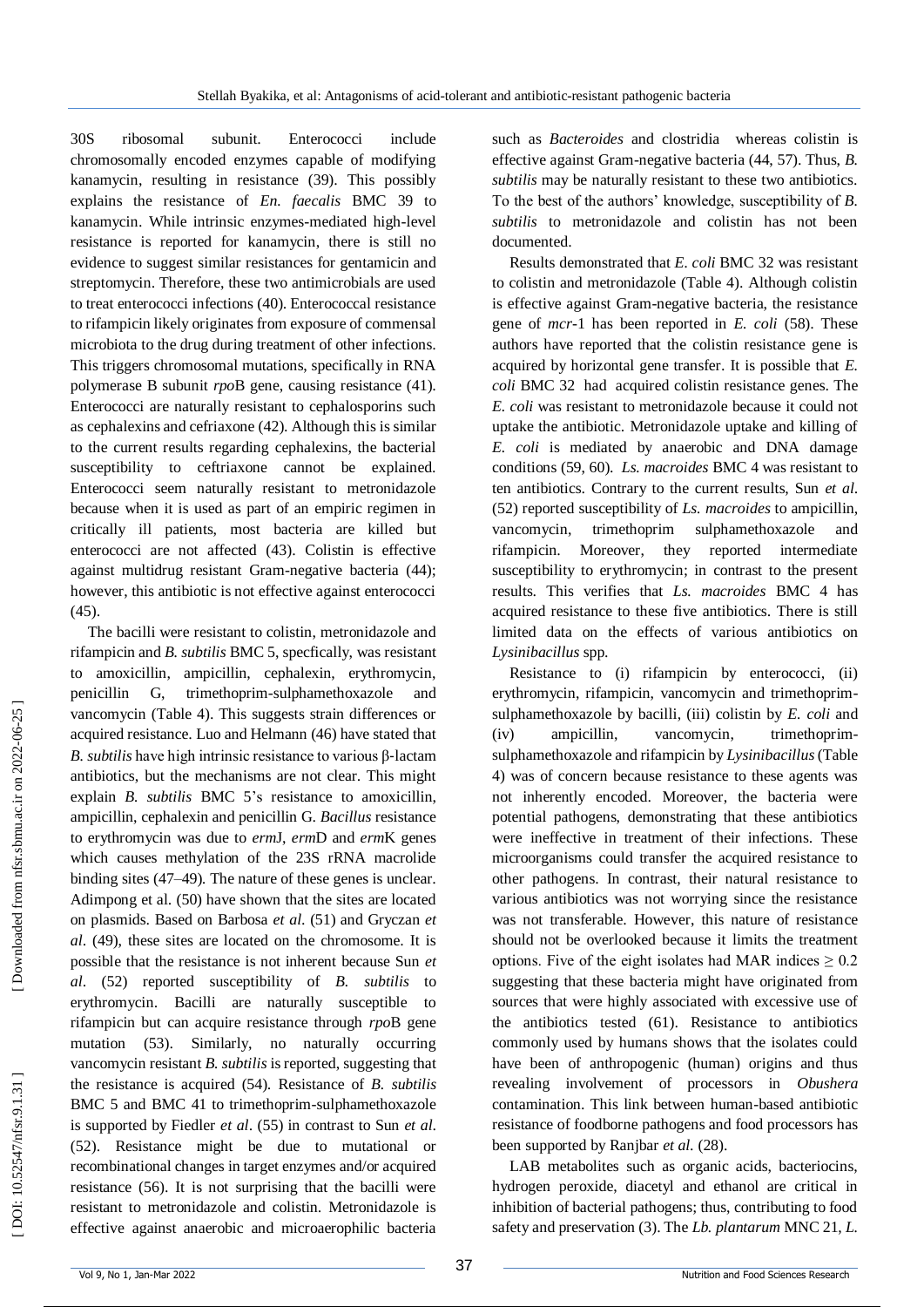*lactis* MNC 24 and *W. confusa* cultures are fast and high producers of lactic acid (14). This organic acid is likely the principle compound responsible for the inhibition of *Ls. macroides*, *B. subtilis, En. faecalis* and *E. coli* (Figure 2). These results are similar to those reported by other authors, who studied inhibition of pathogenic bacteria by LAB (6). Some pathogenic bacteria have the ability to survive low pH of acid fermentation by using acid tolerance response (ATR) (62). This is a phenomenon, where bacteria show increased resistance to acid stress due to prior exposure to mildly acidic environments (63). Therefore, LAB in the food should be present in high numbers of at least 6 log cfu/mL or g to avoid activating ATR in pathogenic bacteria (64). The bacteria are enough to rapidly produce sufficient quantities of acid to decrease pH below 4 for effective pathogen inhibition (31, 32). Therefore, presence of antagonistic LAB alone in foods is not adequate for ensuring product safety. Good hygiene practices during food processing are also critical to limiting pathogen contamination.

### **Conclusion**

This study showed presence of acid -tolerant and antibiotic -resistant pathogenic bacteria in *Obushera*. It is of concern that some of the antibiotic resistances in this study were not naturally encoded. Bacteria with acquired antibiotic resistance are serious food safety concerns. This is aggravated by the possibility of the bacteria to transfer traits to other pathogens. *L. macroides*, *B. subtilis*, *E. faecalis* and *E. coli* were isolated on media designed for the isolation of staphylococci, suggesting possible overestimation of *S. aureus* counts or yield of false positives when enumerating or detecting staphylococci, respectively. Growth of these pathogenic species was inhibited by *Lb. plantarum* MNC 21, *L. lactis* MNC 24 and *W. confusa* MNC 20. Therefore, these LAB can be used in food fermentations to improve microbiological safety.

# Acknowledgement

The authors thank Mr. Johnson Francis Mayega from the Department of Environmental Management, Makerere University, and Mr. Male Allan Ssekamatte from the Breeding, Plant Pathology and Biotechnology Unit, International Centre for Tropical Agriculture (CIAT), for their technical assistance.

# Financial disclosure

The authors declared no financial interest.

# Funding/Support

This study did not receive specific grants from funding agencies in public, commercial or not -for -profit sectors.

# References

- 1. Steinkraus KH. Nutritional significance of fermented foods. Food Res Int 1994;27(3):259 -67.
- $2^{2}$ . Steinkraus KH. Handbook of indigenous fermented foods. rev. and expanded. Food Science and Technology (USA) no 73. 1996.
- 3 . Rajaram G, Manivasagan P, Thilagavathi B, Saravanakumar A. Purification and characterization of a bacteriocin produced by *Lactobacillus lactis* isolated from marine environment. Adv J Food Sci Tech 2010;2(2):138 -44.
- 4 . Muyanja C, Narvhus J, Treimo J, Langsrud T. Isolation, characterisation and identification of lactic acid bacteria from bushera: a Ugandan traditional fermented beverage. Int J Food Microbiol 2003;80(3):201 -10.
- 5 . Mukisa IM, Porcellato D, Byaruhanga YB, Muyanja C, Rudi K, Langsrud T, et al. The dominant microbial community associated with fermentation of *Obushera* (sorghum and millet beverages) determined by culture -dependent and culture -independent methods. Int J Food Microbiol 2012;160(1):1 -10.
- 6 . Byakika S, Mukisa IM, Mugabi R, Muyanja C. Antimicrobial activity of lactic acid bacteria starters against acid tolerant, antibiotic resistant and potentially virulent *E. coli* Isolated from a fermented sorghum -millet beverage. Int J Microbiol 2019;2019.
- 7 . Byakika S, Mukisa IM, Byaruhanga YB, Male D, Muyanja C. Influence of food safety knowledge, attitudes and practices of processors on microbiological quality of commercially produced traditional fermented cereal beverages, a case of *Obushera* in Kampala. Food Control. 2019;100:212 -9.
- 8 . Izah SC, Kigigha LT, Okowa IP. Microbial quality assessment of fermented maize *Ogi* (a cereal product) and options for overcoming constraints in production. Biotechnol Res 2016;2(2):81 -93.
- 9 . Oyelana O, Coker A. Microbial contamination at different stages of production of *Ogi* in Mowe: A rural community, southwest, Nigeria. Bacteriol J 2012;2(1):1 -11.
- 10 . Byakika S, Mukisa IM, Byaruhanga YB, Muyanja C. Probiotic potential of lactic acid starter cultures isolated from a traditional fermented sorghum -millet beverage. Int J Microbiol 2020;2020.
- 11 . Byakika S, Mukisa IM, Wacoo AP, Kort R, Byaruhanga YB, Muyanja C. Potential application of lactic acid starters in the reduction of aflatoxin contamination in fermented sorghum millet beverages. Int J Food Contam 2019;6(1):4.
- 12 . Mukisa IM. Sensory characteristics, microbial diversity and starter culture development for *Obushera*, a traditional cereal fermented beverage from Uganda 2012. PhD thesis. Aas, Norway: Norwegian University of Life Sciences.
- 13 . Mukisa IM, Ntaate D, Byakika S. Application of starter cultures in the production of *Enturire* –a traditional sorghum ‐ based alcoholic beverage. Food Sci Nutr 2017;5(3):609 -16.
- 14 . (CLSI) CaLSI. Performance standards for antimicrobial susceptibility testing; Twenty-Third **Information** Supplement 2013 [Available from: http://www.facm.ucl.ac.be/intranet/CLSI/CLSI-M100S23susceptibility-testing-2013-no-protection.pdf.

Downloaded from nfsr.sbmu.ac.ir on 2022-06-25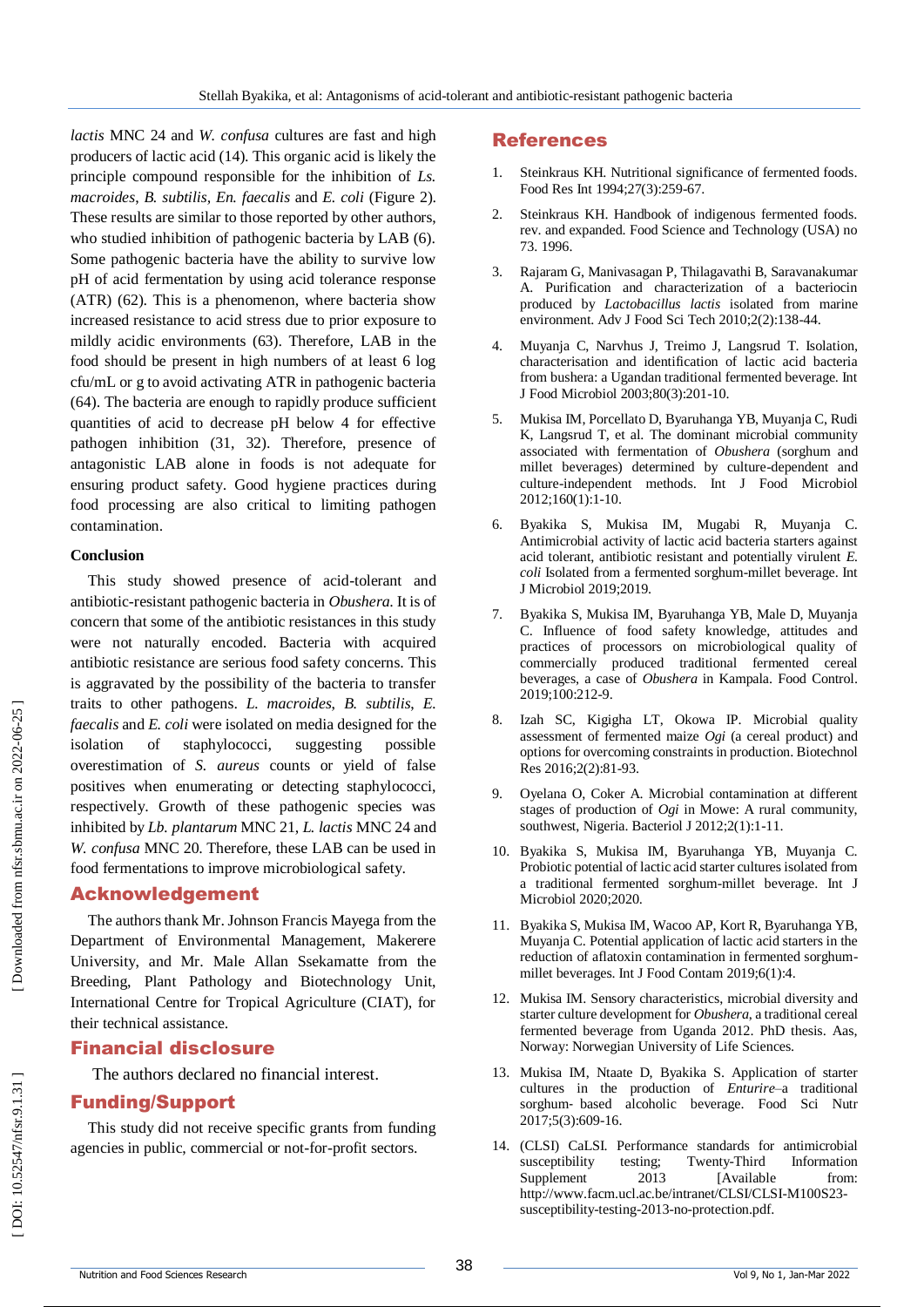- 15 . Krumperman PH. Multiple antibiotic resistance indexing of *Escherichia coli* to identify high -risk sources of fecal contamination of foods. Applied Environ Microbiol 1983;46(1):165 -70.
- 16 . Byaruhanga Y, Bester B, Watson T. Growth and survival of *Bacillus cereus* in *mageu*, a sour maize beverage. World J Microbiol Biotechnol 1999;15(3):329 -33.
- 17 . Addinsoft. XLSTAT. 2010.5.02 ed. France2010.
- 18 . Mathara JM, Schillinger U, Guigas C, Franz C, Kutima PM, Mbugua SK, et al. Functional characteristics of *Lactobacillus* spp. from traditional Maasai fermented milk products in Kenya. Int J Food Microbiol 2008;126(1 -2):57 -64.
- 19 . Oxoid. Baird -Parker agar base 2020 [Available from: http://www.oxoid.com/uk/blue/prod\_detail/prod\_detail.asp? pr=CM0275&org=153&c=uk.
- 20 . Neogen. Technical Specification Sheet Baird -Parker Agar (NCM0024). 2019.
- 21 . Golob M, Pate M, Kušar D, Dermota U, Avberšek J, Papić B, et al. Antimicrobial resistance and virulence genes in *Enterococcus faecium* and *Enterococcus faecalis* from humans and retail red meat. BioMed Res Int 2019;2019.
- 22 . Wenzler E, Kamboj K, Balada -Llasat J -M. Severe sepsis secondary to persistent *Lysinibacillus sphaericus*, *Lysinibacillus fusiformis* and *Paenibacillus amylolyticus* bacteremia. Int J Infect Dis 2015;35:93 -5.
- 23 . Momtaz H, Karimian A, Madani M, Dehkordi FS, Ranjbar R, Sarshar M, et al. Uropathogenic *Escherichia coli* in Iran: serogroup distributions, virulence factors and antimicrobial resistance properties. Ann Clin Microbiol Antimicrob 2013;12(1):8.
- 24 . Logan N. *Bacillus* and relatives in foodborne illness. J Appl Microbiol 2012;112(3):417 -29.
- 25 . Griffiths M, Schraft H. *Bacillus cereus* food poisoning. Foodborne diseases: Elsevier; 2017. p. 395 -405.
- 26 . Gu H -J, Sun Q -L, Luo J -C, Zhang J, Sun L. A first study of the virulence potential of a *Bacillus subtilis* isolate from deep -sea hydrothermal vent. Front Cell Infect Microbiol 2019;9:183.
- 27 . Brett KN, Hornitzky MA, Bettelheim KA, Walker MJ, Djordjevic SP. Bovine non -O157 Shiga toxin 2 -containing *Escherichia coli* isolates commonly possess stx2 -EDL933 and/or stx2vhb subtypes. J Clin Microbiol 2003;41(6):2716 - 22.
- 28 . Ranjbar R, Dehkordi FS, Shahreza MHS, Rahimi E. Prevalence, identification of virulence factors, O -serogroups and antibiotic resistance properties of Shiga -toxin producing Escherichia coli strains isolated from raw milk and traditional dairy products. Antimicrob Resist Infect Control 2018;7(1):53.
- 29 . Tosun H, Seckin AK, Gönül ŞA. Acid adaptation effect on survival of *Escherichia coli* O157: H7 in fermented milk products. Turk J Vet Anim Sci 2007;31(1):61 -6.
- 30 . Inatsu Y, Bari M, Kawasaki S, Isshiki K. Survival of *Escherichia coli* O157: H7, *Salmonella enteritidis*, *Staphylococcus aureus* and *Listeria monocytogenes* in *Kimchi*. J Food Protect 2004;67(7):1497 -500.
- 31 . Svanberg U, Sjögren E, Lorri W, Svennerholm A -M, Kaijser B. Inhibited growth of common enteropathogenic bacteria in

lactic -fermented cereal gruels. World J Microbiol Biotechnol 1992;8(6):601 -6.

- 32 . Simango C, Rukure G. Survival of *Campylobacter jejuni* and pathogenic *Escherichia coli* in mahewu, a fermented cereal gruel. Trans R Soc Trop Med Hyg 1991;85(3):399 -400.
- 33 . Cotter PD, Hill C. Surviving the acid test: responses of gram positive bacteria to low pH. Microbiol Mol Biol Rev 2003;67(3):429 -53.
- 34 . Fillingame RH, Divall S, editors. Proton ATPases in bacteria: comparison to *Escherichia coli* F~ 1F~ 0 as the prototype. Novartis Foundation Symposium; 1999: Wiley Online Library.
- 35 . Quivey Jr RG, Faustoferri R, Monahan K, Marquis R. Shifts in membrane fatty acid profiles associated with acid adaptation of *Streptococcus mutans*. FEMS Microbiol Lett 2000;189(1):89 -92.
- 36 . Diaz -Torres ML, Russell RR. HtrA protease and processing of extracellular proteins of *Streptococcus mutans*. FEMS Microbiol Lett 2001;204(1):23 -8.
- 37 . Haberbeck LU, Wang X, Michiels C, Devlieghere F, Uyttendaele M, Geeraerd AH. Cross -protection between controlled acid -adaptation and thermal inactivation for 48 *Escherichi a coli* strains. Int J Food Microbiol 2017;241:206 - 14.
- 38 . EFSA, European Food Safety Authority. Guidance on the assessment of bacterial susceptibility to antimicrobials of human and veterinary importance. EFSA J 2012;10(6):2740.
- 39 . Galimand M, Schmitt E, Panvert M, Desmolaize B, Douthwaite S, Mechulam Y, et al. Intrinsic resistance to aminoglycosides in *Enterococcus faecium* is conferred by the 16S rRNA m5C1404 -specific methyltransferase EfmM. RNA. 2011;17(2):251 -62.
- 40 . Arias CA, Contreras GA, Murray BE. Management of multidrug -resistant enterococcal infections. Clin Microbiol Infect 2010;16(6):555 -62.
- 41 . Eliopoulos GM, Gold H. Vancomycin -resistant enterococci: mechanisms and clinical observations. Clin Infect Dis 2001;33(2):210 -9.
- 42 . Giraffa G. Enterococci from foods. FEMS Microbiol Rev 2002;26(2):163 -71.
- 43 . Donskey CJ, Chowdhry TK, Hecker MT, Hoyen CK, Hanrahan JA, Hujer AM, et al. Effect of antibiotic therapy on the density of vancomycin -resistant enterococci in the stool of colonized patients. N Eng J Med 2000;343(26):1925 - 32.
- 44 . Nation RL, Li J. Colistin in the 21st century. Curr Opin Infect Dis 2009;22(6):535.
- 45 . Lopes MdFS, Ribeiro T, Abrantes M, Marques JJF, Tenreiro R, Crespo MTB. Antimicrobial resistance profiles of dairy and clinical isolates and type strains of enterococci. Int J Food Microbiol 2005;103(2):191 -8.
- 46 . Luo Y, Helmann JD. Analysis of the role of *Bacillus subtilis* σM in β ‐ lactam resistance reveals an essential role for c ‐ di ‐ AMP in peptidoglycan homeostasis. Mol Microbiol 2012;83(3):623 -39.
- 47 . Bozdogan B, Galopin S, Leclercq R. Characterization of a new erm -related macrolide resistance gene present in probiotic strains of *Bacillus clausii*. Appl Environ Microbiol 2004;70(1):280 -4.